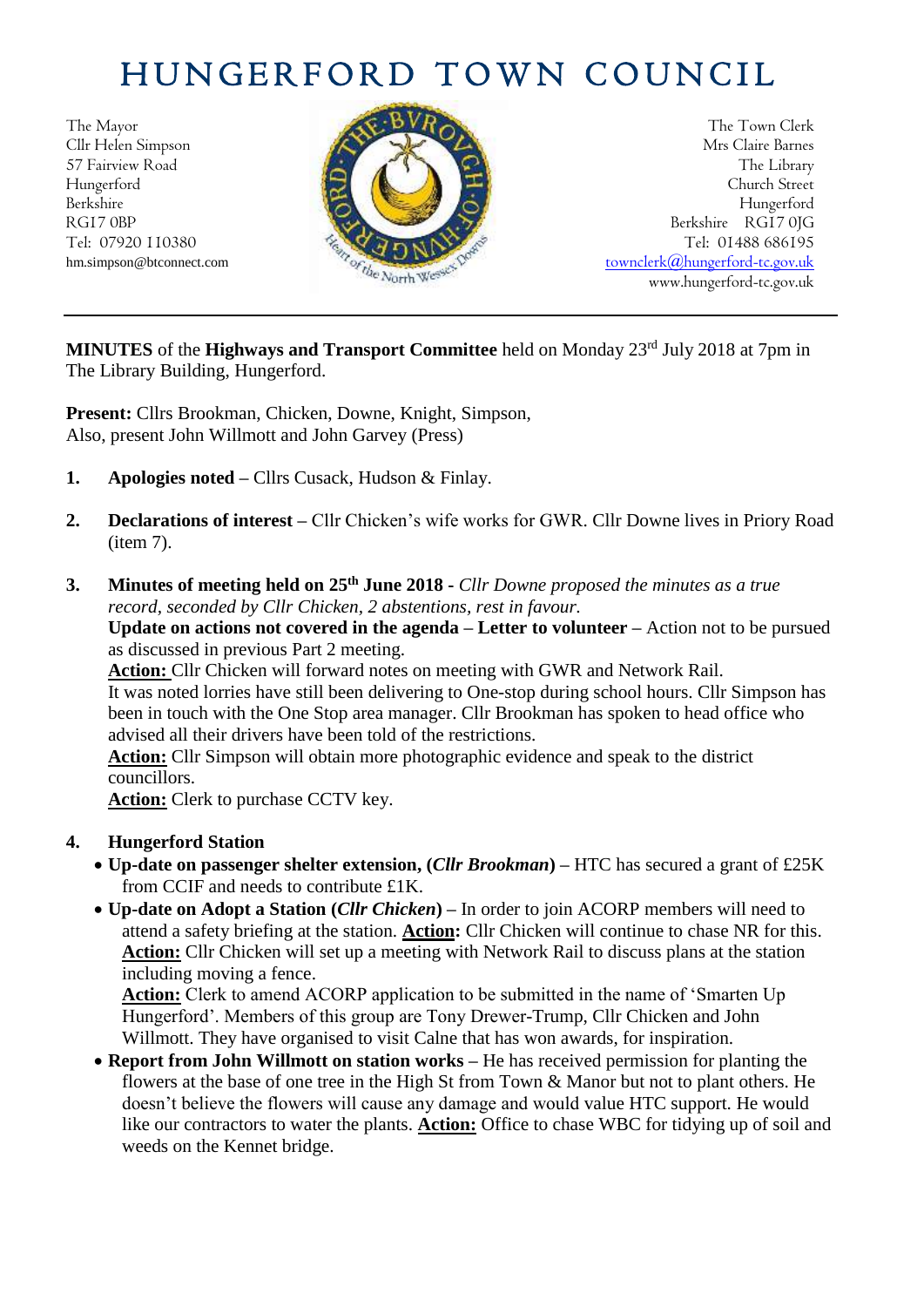## **5. Pigeons control**

- **Update on the meeting with Network rail to discuss the holes in the wire netting under the Railway Bridge** – NR did not show up to the meeting. Jed (T&M) has requested another meeting.
- **Follow up on the successfulness of fire gel on the Corn Exchange This appears to be** working. **Action**: Jed will continue to monitor. There is still bird mess on the balcony.
- **Update from Office following liaison with Canal and River Trust on signage at the canal on duck feeding –** The Mayor has confirmed her support of the press release drafted by C&RT. **Action –** Office to promote this through social media and web, using shorter text where necessary.
- **6. Floral displays in the High Street – consideration of alternative display types and the effect that is created in the town.** A report was circulated (see attached). Some businesses are not happy with the watering of the displays as dirt can be splashed on signs and windows. Cllr Simpson would like tiered planters on the footways as these would be easier to water; a contractor would still be required for this. It was suggested organisations could adopt and plant them and a prize could be awarded for the best one. Where the footway is narrow, in Bridge St, we would continue with hanging baskets instead.

**Action:** Clerk to contact WBC about permission to place planters on the footway.

**Action:** Office to obtain prices for tiered planters.

**Action:** JW to look at locations for the planters between the Canal Bridge and Park St and report back to H&T in September.

- **7. Comments on the draft Highway winter service plan –** Cllr Brookman passed around a map of the primary routes that will be gritted in the winter. Cllr Downe questioned why school routes were not included. **Action:** Clerk to query if any arrangements are put in place for Priory Road, Priory Avenue, Croft/Parsonage Lane (roads that lead to Secondary, Primary and Nursery)
- **8. Christmas Lights Tender** Cllr Brookman and the Clerk have updated the tender invitation. Action: Clerk to amend the deadline to 7<sup>th</sup> Sept and upload on Contracts finder. Action: Clerk to schedule an extra Full Council meeting for Thursday 13<sup>th</sup> September to review the tender responses.
- **9. Buses –**
	- **Update on alterations to the No. 46 bus stop – Action:** Cllr Knight to continue negotiations with Clive Tombs at WBC.
	- **H1 service update from usage of the buses Action:** Cllr Knight to monitor usage.
- **10. Feed-back on success of Hungerford in Bloom 2018 Competition –** A report has been circulated (see attached). There were 17 entries for the allotments and 13 for residential/business. Approx. 40 people attended the presentation event at the Croft Field. Coffee and cake was offered, and the event ran for an hour. The number of entries has reduced, possibly due to the dry weather this year. Previously a Cllr used to run the competition and it would help if we had a volunteer come forward.

*Cllr Knight proposed we continue with the competition for 2019, seconded by Cllr Simpson, all in favour.* This could link in with Smarten Up Hungerford.

**Action:** Cllr Chicken will produce a report following his meeting with Calne TC.

**11**. **Christmas Light Funding Initiative (***Cllr Finlay***)** – Cllr Finlay was not present. Cllr Brookman advised Town & Manor had offered to fund the Xmas trees and they would apply for a grant on 'The Good Exchange'. The cost of the trees is approx. £6k which would mean T&M funding £3k, a significant amount which would require some negotiation.